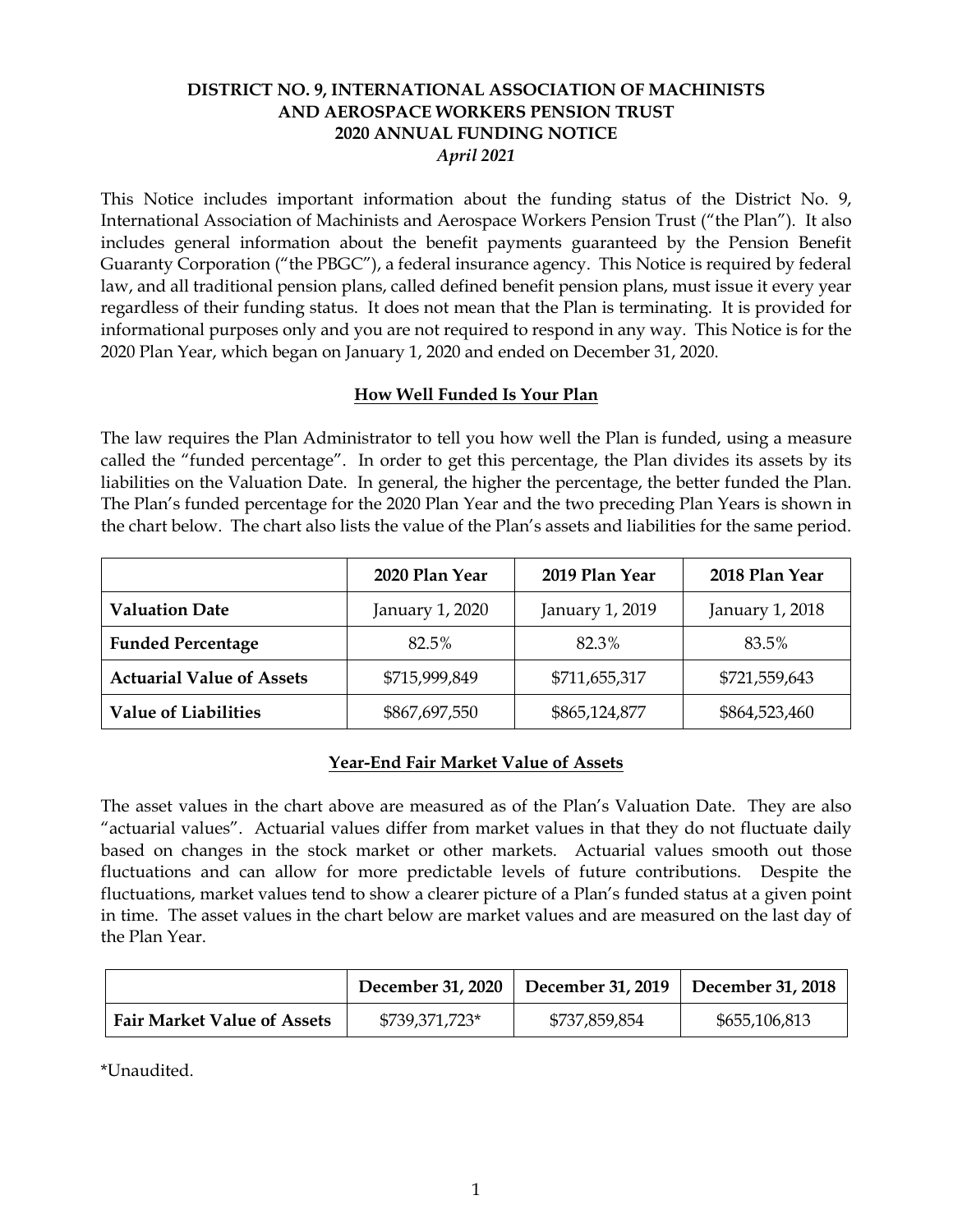# **Endangered, Critical, or Critical and Declining Status**

Under federal pension law, a plan generally is in "endangered" status if its funded percentage is less than 80 percent. A plan is in "critical" status if the funded percentage is less than 65 percent (other factors may also apply). A plan is in "critical and declining" status if it is in critical status and is projected to run out of the money needed to pay benefits within 15 years, or within 20 years if a special rule applies.

If a pension plan enters endangered status, the trustees of the plan are required to adopt a funding improvement plan. Similarly, if a plan enters critical status or critical and declining status, the trustees of the plan are required to adopt a rehabilitation plan. Funding improvement and rehabilitation plans establish steps and benchmarks for pension plans to improve their funding status over a specified period of time. The plan sponsor of a plan in critical and declining status may apply for approval to amend the plan to reduce current and future payment obligations to participants and beneficiaries.

The Plan was first certified as being in endangered status in the 2019 Plan Year because the Plan was projected to have a funding deficiency in the 2023 Plan Year. The Plan continues to be in endangered status in the 2020 Plan Year because funding improvement plan contribution rate increases are required to eliminate the Plan's projected funding deficiency. These contribution rate increases are described below. It should be noted that a funding deficiency means that expected contributions to the Plan will not be sufficient to meet the government's minimum contribution requirements for funding purposes. It does not mean that the Plan is expected to be insolvent.

In an effort to improve the Plan's funding situation, the Board of Trustees adopted a funding improvement plan that includes increases in the contribution and/or decreases in the benefit accrual rate. The schedules available to the Employers under the funding improvement plan are summarized below.

# **Affected Participants**

# **ALL SCHEDULES**

Unless otherwise noted the changes described in these Schedules apply to participants retiring or terminating employment after the Schedule is adopted by the Bargaining Parties.

#### **Future Revisions**

The Trustees are required by ERISA and the Internal Revenue Code to review the progress of their Funding Improvement Plan each year and to update the Plan and schedules if necessary. As such, the benefit reductions and contribution rates specified in this schedule may be subject to change, except with respect to a collective bargaining agreement negotiated in reliance on this schedule.

# **Future Benefit Accrual Reductions**

Unless specified otherwise, all of the benefit changes are effective beginning with the first of the month after the later of: (1) the date the Schedule is effective for the bargaining group, or (2) 30 days after the date the notice described in Internal Revenue Code Section 432(e)(8)(C) is provided.

# **Contribution Rate Increases**

Increases in the employer contribution rate 1) will not generate any additional future benefit accruals; and 2) shall not be used in the calculation in employer withdrawal liability.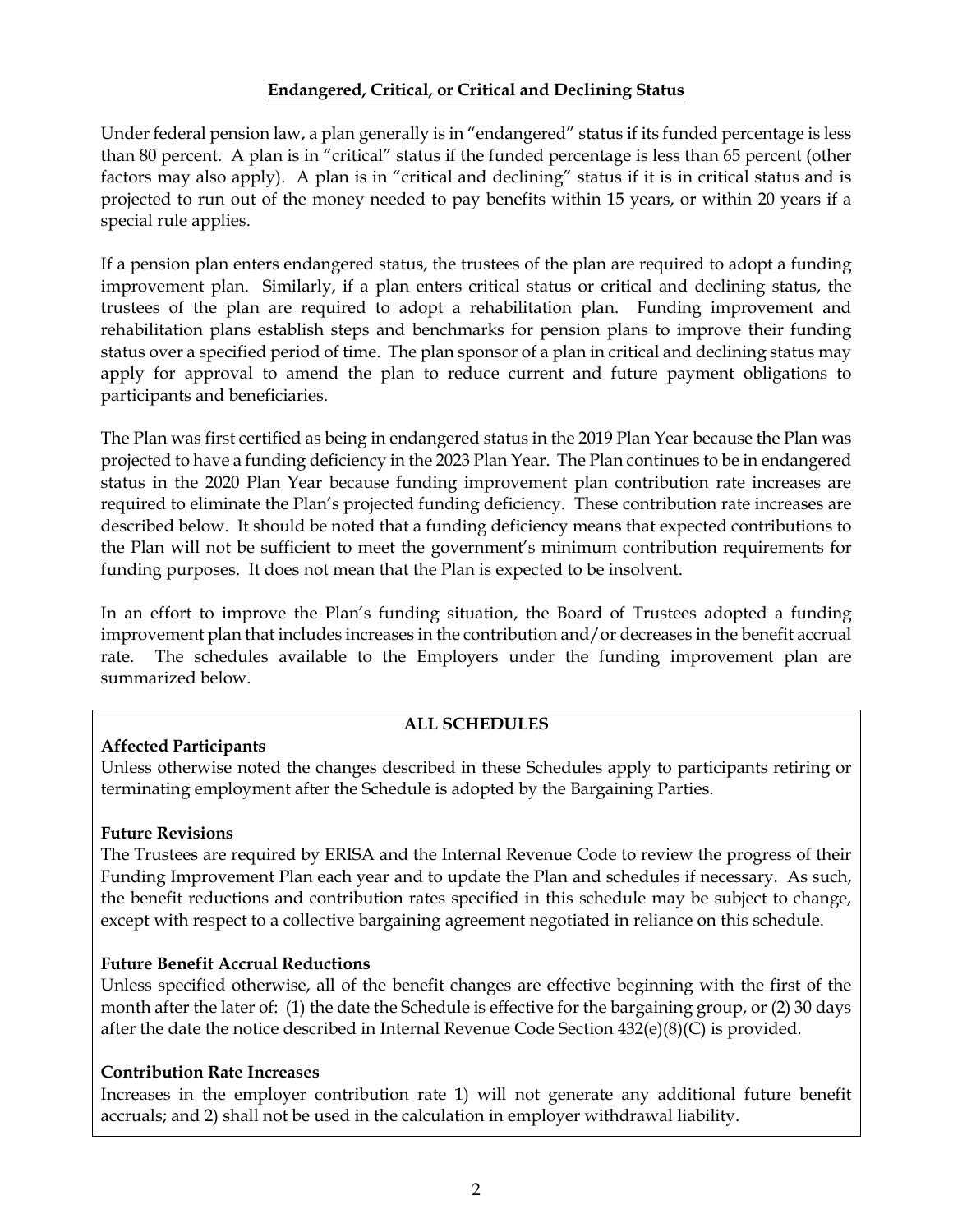#### **PREFERRED SCHEDULE ONE**

### **133% Increase in Contribution Rate / Benefit Accrual \$ Amount Unchanged**

Under Preferred Schedule One, the current monthly benefit accrual amount expressed as a monthly \$ amount is unchanged and the future monthly employer contribution rate will increase by 133% (a factor of 2.33).

#### **PREFERRED SCHEDULE TWO**

#### **100% Increase in Contribution Rate / Benefit Accrual \$ Amount Reduced by 50%** Under Preferred Schedule Two, the current monthly benefit accrual amount expressed as a monthly \$ amount is reduced by 50% (effective date being as described above) and the monthly employer

contribution rate will increase by 100% (a factor 2.00).

### **PREFERRED SCHEDULE THREE**

### **1.4% of Contributions Benefit Accrual Amount**

Under Preferred Schedule Three, the monthly benefit accrual amount is equal to the monthly contribution rate times 12 times 1.4%. This Schedule is only available to new contributing employers or employers who have settled their withdrawal liability with the Plan.

### **DEFAULT SCHEDULE**

### **80% Contribution Rate Increase / No Future Benefit Accrual**

Under the Default Schedule, future benefit accruals are eliminated (effective date being as described above) and the monthly employer contribution rate will increase by 80% (a factor of 1.80).

You can request a copy of the Plan's funding improvement plan, any updates to such plan, and the actuarial and financial data that demonstrate any action taken by the Plan toward fiscal improvement by contacting the Plan Administrator.

If the Plan is certified as being in endangered, critical, or critical and declining status for the 2021 Plan Year, separate notification of that status has or will be provided to you.

#### **Participant Information**

The total number of participants and beneficiaries covered by the Plan on the January 1, 2020 valuation date was 15,348. Of this number, 3,177 were current employees, 7,871 were retired and receiving benefits from the Plan, and 4,300 were retired or no longer working for an employer and have the right to future benefits.

#### **Funding & Investment Policies**

Every pension plan must have a procedure to establish a funding policy for plan objectives. A funding policy relates to how much money is needed to pay promised benefits. The Plan is funded by contributions made pursuant to the collective bargaining agreement negotiated by District No. 9, International Association of Machinists and Aerospace Workers. It is necessary to use investment income to maintain benefits of the Plan. The Plan's actuary is currently using a funding interest rate assumption of 7.5%.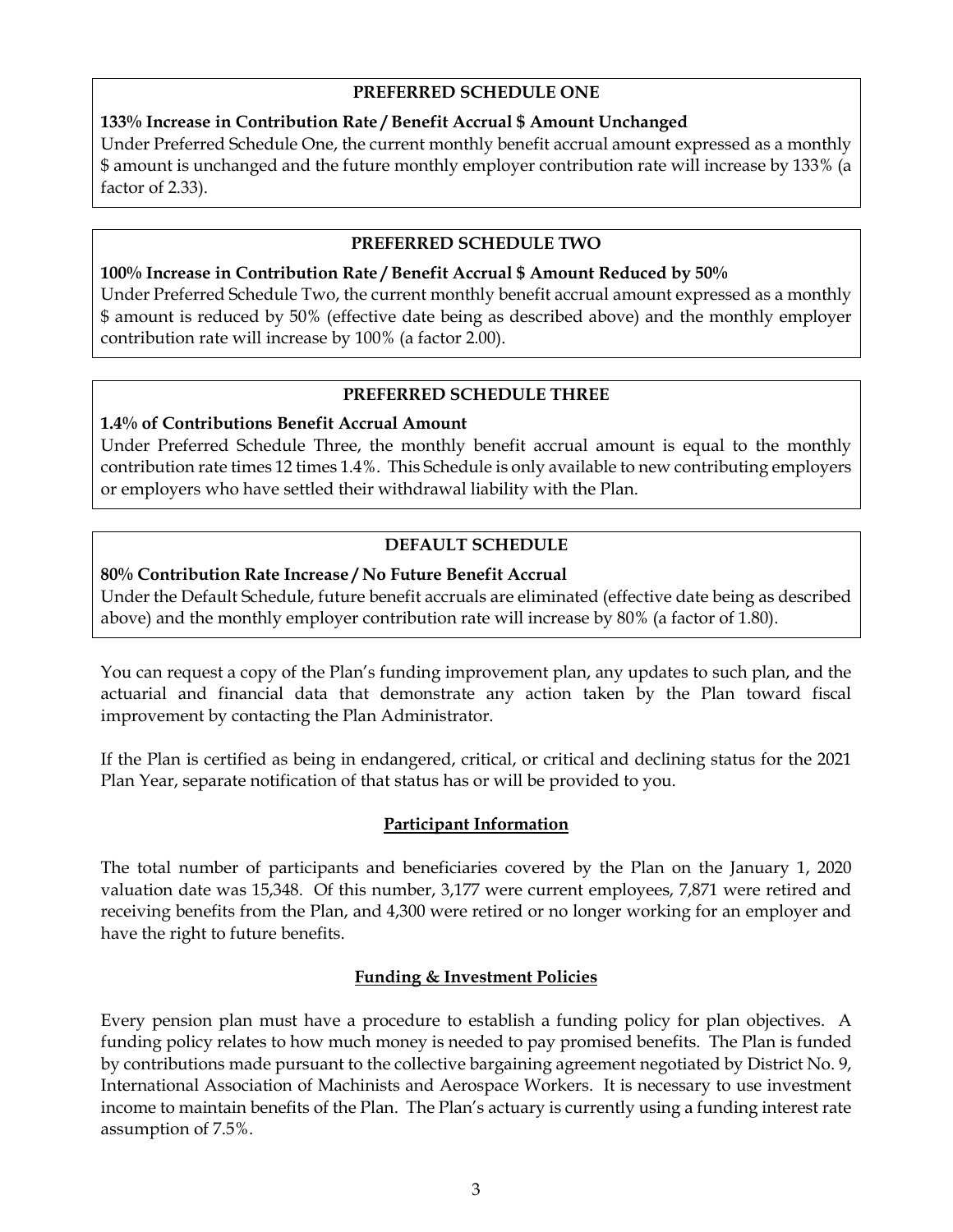Pension plans also have investment policies. These generally are written guidelines or general instructions for making investment management decisions. The investment policy of the Plan is to invest the assets in a manner which is consistent with the fiduciary standards of ERISA, namely: (1) the safeguards and diversity that a prudent investor would adhere to must be present, and (2) all transactions of the Plan must be in the sole interest of all the participants.

Under the Plan's investment policy, the Plan's assets were allocated among the following categories of investments as of the end of the 2020 Plan Year. These allocations are percentages of total assets:

| <b>Asset Allocations</b>                 |          |
|------------------------------------------|----------|
| <b>Stocks</b>                            | 47.04%   |
| <b>Investment Grade Debt Instruments</b> | 38.82%   |
| High-Yield Debt Instruments              | $0.00\%$ |
| <b>Real Estate</b>                       | 6.17%    |
| Other                                    | 7.97%    |
|                                          |          |

### **Right to Request a Copy of the Annual Report**

Pension plans must file annual reports with the US Department of Labor. The report is called the "Form 5500". These reports contain financial and other information regarding the Plan. You can obtain an electronic copy of the Plan's annual report by going to www.efast.dol.gov and using the search tool. Annual reports are also available from the US Department of Labor, Employee Benefits Security Administration's Public Disclosure Room at 200 Constitution Avenue, NW, Room N-1513, Washington, DC 20210, or by calling 202-693-8673. You can also obtain a copy of the Plan's annual report by making a written request to the Plan Administrator.

The Plan's annual reports do not contain personal information regarding Plan participants, such as the amount of your accrued benefit. You should contact the Plan Administrator if you want information about your accrued benefit.

# **Summary of Rules Governing Insolvent Plans**

Federal law has a number of special rules that apply to financially troubled multiemployer plans that become insolvent, either as ongoing plans or plans terminated by mass withdrawal. The Plan Administrator is required by law to include a summary of these rules in this Notice. A plan is insolvent for a plan year if its available financial resources are not sufficient to pay benefits when due for that plan year. An insolvent plan must reduce benefit payments to the highest level that can be paid from the plan's available resources. If such resources are not enough to pay benefits at the level specified by law (see "Benefit Payments Guaranteed by the PBGC", below), the plan must apply to the PBGC for financial assistance. The PBGC will loan the plan the amount necessary to pay benefits at the guaranteed level. Reduced benefits may be restored if the plan's financial condition improves.

A plan that becomes insolvent must provide prompt notice of its status to participants and beneficiaries, contributing employers, labor unions representing participants, and the PBGC. In addition, participants and beneficiaries also must receive information regarding whether, and how, their benefits will be reduced or affected, including the loss of a lump sum option.